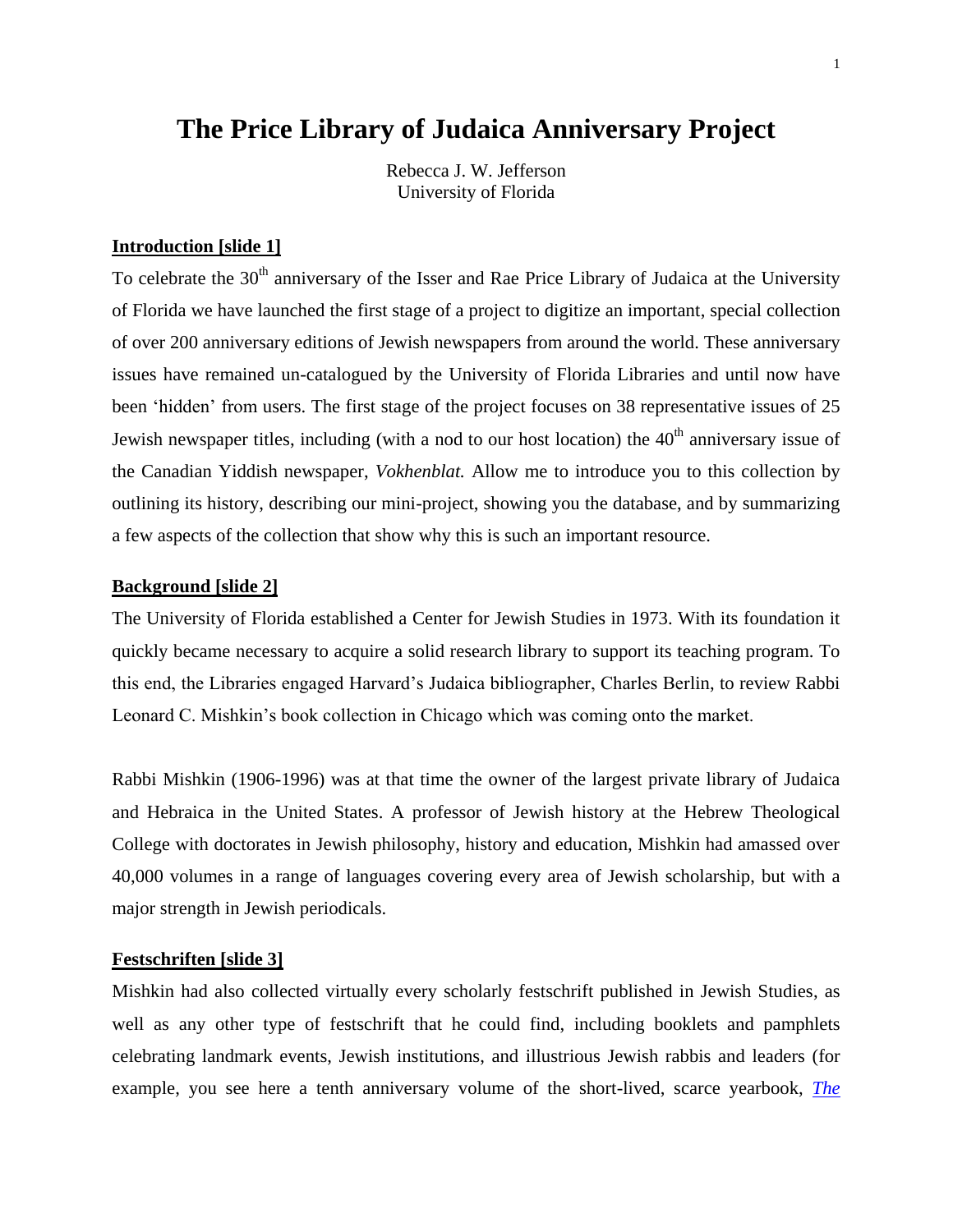*Kallah Annual Convention of Texas Rabbis*). Other types of festschriften collected by Mishkin were *Yizkor* books commemorating lost Jewish communities, and pamphlets or booklets published to remember the anniversary of an individual's death (like this rare booklet *[Komets-](http://ufdc.ufl.edu/UF00103481/00001?td=stupniker) ['alim le-zekher Leah Stupniker](http://ufdc.ufl.edu/UF00103481/00001?td=stupniker)* in memory of a young girl who died on Ellis Island). Lastly, Mishkin extended his festschrift collecting philosophy to include any and all anniversary issues of a wide range of Jewish newspapers.

Charles Berlin submitted an extensive report to the University of Florida in which he noted in his covering letter that Mishkin's collection was "superb". With its purchase, he foretold, "Florida would be catapulted into the ranks of the larger university collections in this field …" surpassing long established programs. Berlin also noted that "thousands of items in the Mishkin Collection – although of recent vintage – are, in fact, more rare than incunabula".

In 1977, the University received one of the first National Endowment for the Humanities grants as well as matching state funds to put towards the purchase of the Mishkin collection and to pay for a bibliographer to care for the collection.

#### **The 3-M Collection [slide 4]**

The following year, the University of Florida (UF) also purchased a collection of books formerly owned by Dr Shlomo Marenof, a Russian Jewish émigré and lecturer in Hebrew and Near Eastern Civilization at Brandeis University. Marenof's personal library of more than 3,000 works included important titles in Hebrew, with concentrations in biblical studies, Midrash and Modern Hebrew literature.

A large endowment for this rapidly growing Judaica collection was created in 1977 by two university alumni, local real estate developers, Jack and Samuel Price, in honor of their parents, Isser and Rae Price. Isser and Rae were both instrumental in creating a Jewish Center in Jacksonville in the 1920s and had raised their family with a deep commitment to Jewish education and philanthropy.

In May 1979, the University hired Robert Singerman from the Klau Library, Hebrew Union College. Fresh on the job, one of Singerman's first accomplishments was to secure a third major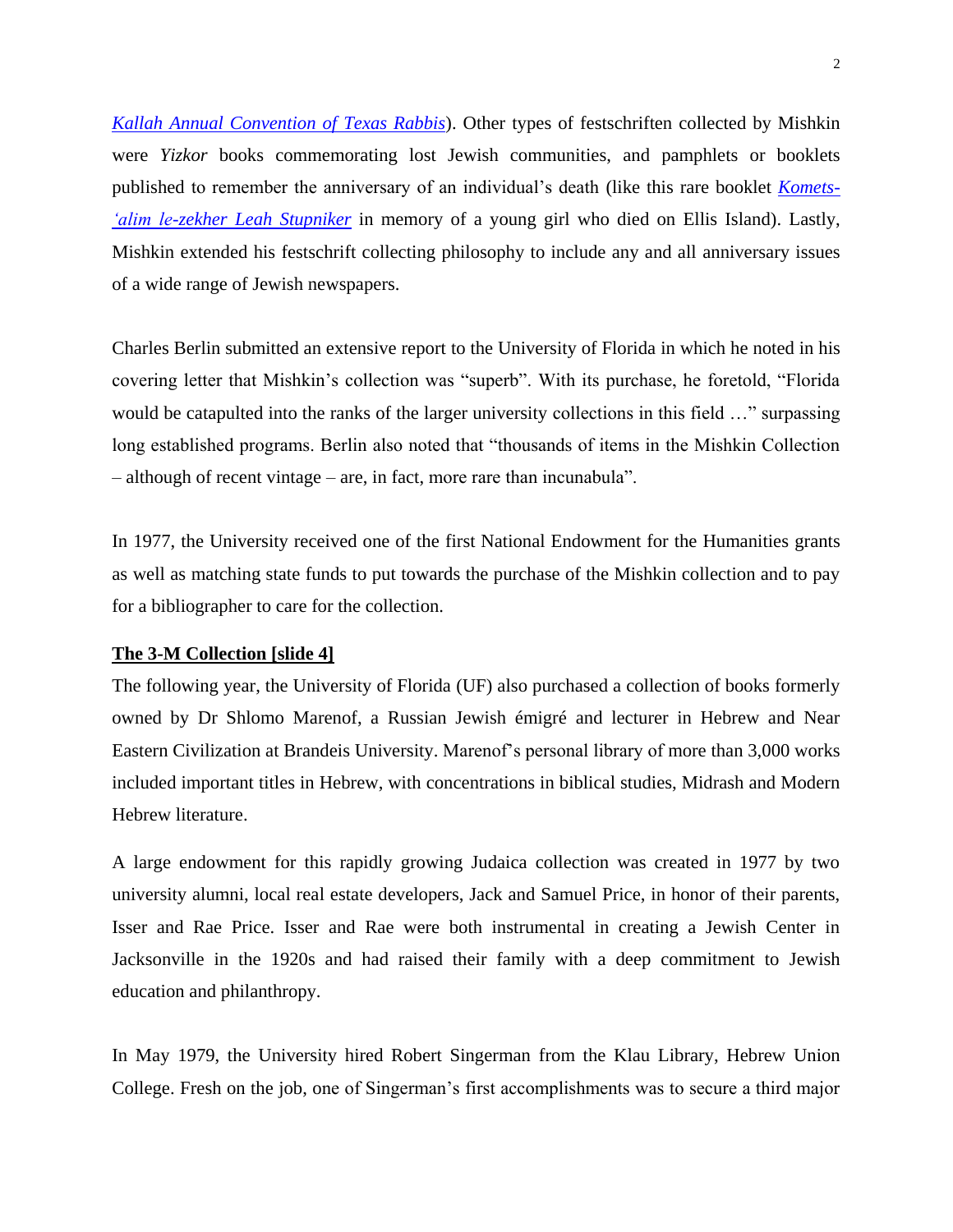private collection to complement the Mishkin and Marenof collections. Singerman had learnt that Bernard Morgenstern, the owner of a secondhand bookstore on New York's lower east side, was keen to sell his entire inventory (around 10,000 imprints, mostly from the  $19<sup>th</sup>$  and  $20<sup>th</sup>$ centuries, including books, pamphlets and other ephemera of which about 60% was in Yiddish). In Morgenstern's bookstore —where books were precariously piled everywhere on the floor, in corners, on shelves beyond reach—Singerman found many treasures, including editions of all the major Yiddish novelists, poets and dramatists as well as many little-known authors and scarce titles.

The "3-M Collection" (as these three large acquisitions, the Mishkin, Marenof and Morgenstern, were dubbed) was officially dedicated as the *Isser and Rae Price Library of Judaica* in March 1981. Over the next 27-years, Singerman took the Price Library of Judaica from strength to strength. An extraordinary bibliophile and bibliographer, Singerman had a rare eye for collecting. He was also keen to build upon and extend Mishkin's collecting philosophy and thus regularly added scarce periodicals and festschriften to the collection. Realizing their historical potential, Singerman kept a particular eye out for anniversary issues of Jewish newspapers.

By the time of his retirement in 2006, the Price Library of Judaica had amassed a collection of over 200 such newspaper issues from around the world. Yet, due to the demands of managing a large circulating library with few staff, these newspapers remained largely unprocessed in storage. Singerman had, however, assigned numbers to each issue and had created a simple card catalog which listed basic bibliographical information such as title, date and page numbers. Approximately, 150 newspapers were preserved in binders; the rest were stored flat in boxes.

Singerman has keenly impressed upon his successors the importance of making this unique collection more visible and accessible, particularly before the acidity of the newspaper degrades these rare print copies to the extent that they become unusable and unreadable.

#### **The Project [slide 5]**

I was hired as the librarian in 2010, and in 2011 the Price Library has celebrated its  $30<sup>th</sup>$  year. An anniversary of this kind afforded a good opportunity to extend our outreach and raise the library's profile, particularly with regard to revealing some of its hidden gems. One of the main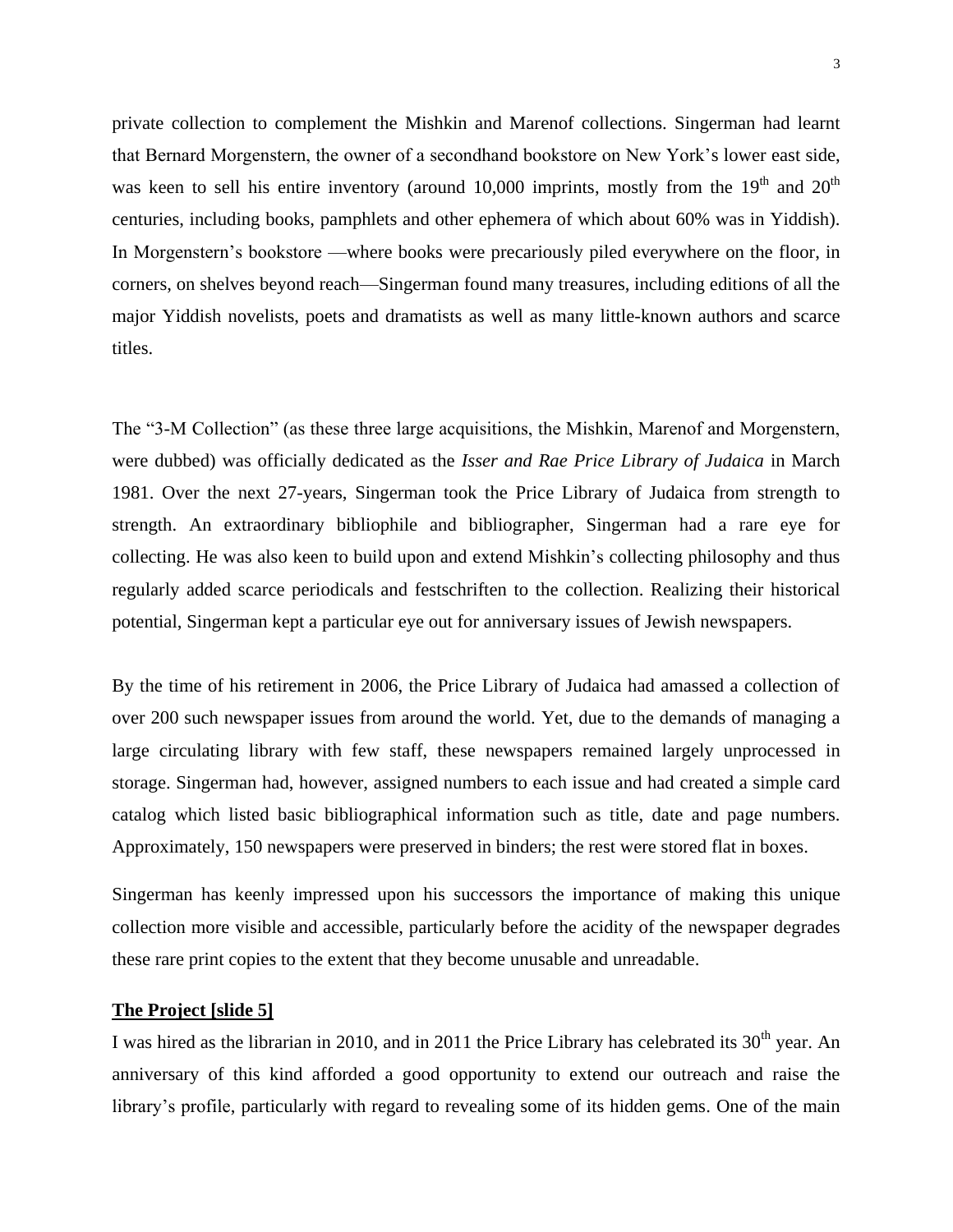programs that we have initiated during this celebratory year has been to kick start the preservation and digitization of this special anniversary newspaper collection by applying for a UF Libraries mini-grant for a pilot project.

#### **Card catalog [slide 6]**

In preparing the proposal, a small corpus of representative issues had to be selected. In order to make that selection, I converted the card catalog into an Excel database to allow for sorting. The first criterion for selection- the item's dimensions -was imposed by the UF Digital Library Center. In order to create a small corpus within the time and budget limitations it would be necessary to scan the newspapers using the quick, small bed scanner. Thus, the newspapers had to be measured first before other criteria could apply.

Once the choice was narrowed down by size, issues were selected to represent a variety of languages and places of publication. Another criterion was anniversary date to reflect a range of milestones. Other categories included the date of the newspaper (with the aim of achieving a range between pre- and post-Second World War publications); the history of the newspaper in question: its reputation, longevity and contributors, and the type of newspaper (whether a daily, weekly or other). The final list had to undergo further alteration once it was discovered that a few titles that were still current (The American Israelite, for example) might not be willing to give permission for their older copies to be freely available online. However, the newspaper issues that were published before 1977 without a copyright notice and which were not published in accordance with US formalities for registering copyright were deemed to be in the public domain.

Research was also conducted to see whether there were any other similar databases freely available on the internet. It was determined that there were approximately 7 US databases featuring Jewish newspapers, but they were either based on local newspapers, or single titles, or were only allowing access to recent issues. The London based Jewish Chronicle is online but can only be accessed through subscription. The Israeli Historical Jewish Press database is freely accessible, and it presents a good range of historic Jewish newspapers; none of these, however, include anniversary issues.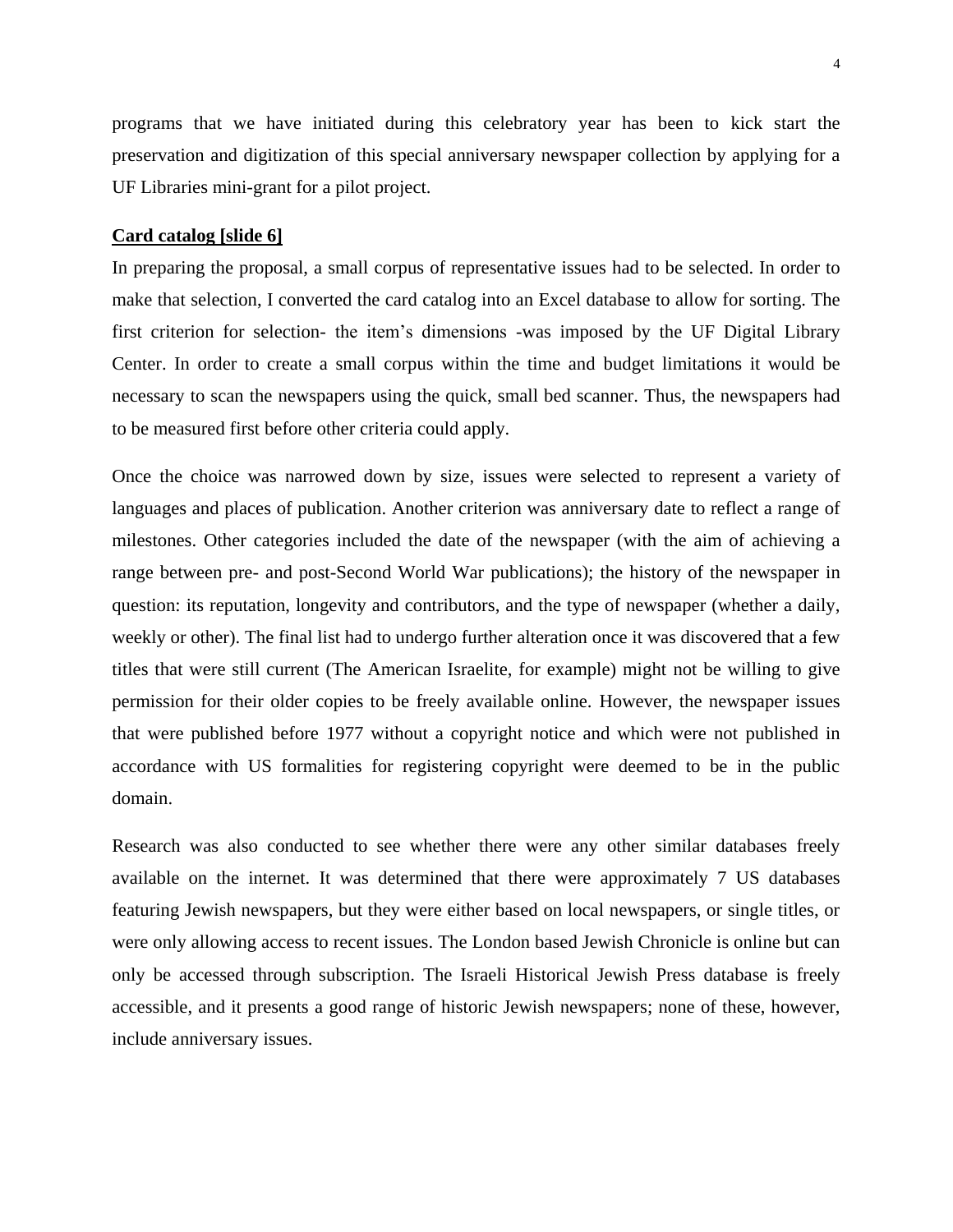The final mini-grant proposal can be read online as part of our [Institutional Repository](http://ufdc.ufl.edu/UF00103161/00001) at the University of Florida. The grant to digitize the select corpus of anniversary issues was awarded in November 2010 and work began on the project in January 2011.

The newspapers that were fragile and disintegrating (about 70% of them) were disbound by the preservation unit before digitization. The scanning began in February 2011 and the images were mounted as a distinct Judaica sub collection, the [Price Library of Judaica Anniversary](http://ufdc.ufl.edu/ianniversary)  [Collection,](http://ufdc.ufl.edu/ianniversary) in May. The end result is a small, representative corpus of 38 anniversary issues of 25 newspaper titles that can be read online and, in the case of the English language papers, fully searchable by keywords. Work on adding Hebrew character recognition is ongoing.

## **Significance of the Project [slide 8]**

This collection of anniversary newspapers is highly significant for a number of reasons. The 200+ newspaper titles represent a wide cross-section of Jewish newspapers from around the world which, by the 1960s, amounted to nearly 600 titles. The Jewish press of the twentieth century was an extremely vibrant entity and an important tool of social change: not only did it report on the key events of the day, but it often led the way in major political movements, gave leading Jewish authors their first publishing platform, offered a major outlet for struggling littleknown authors, provided a means for Jewish women to have a voice, assisted Jews with assimilation into the surrounding culture and provided a vital link back to the community for those already assimilated. The editors of these newspapers were often major Jewish writers of their day and as such these editions are great sources for their portraiture.

Why do we have such an abundance of these anniversary issues and what can they teach us about Jewish history when viewed as a distinct entity or collection? Certainly, the marking of milestones – the notion of an anniversary – can be traced back to biblical law and the observance of the jubilee year. Furthermore, the twofold biblical injunction to remember and not to forget has forged a distinct Jewish identity based on collective memory. This collective memory has been reinforced throughout the ages by the cycles of Jewish ritual and recital. It is not surprising then that, in addition to a great thirst for current news, Jewish people would enthusiastically produce a sub-genre of newspaper that celebrates the achievement of a milestone with a firm eye on the past and the concern to bring meaning to a particular period of history.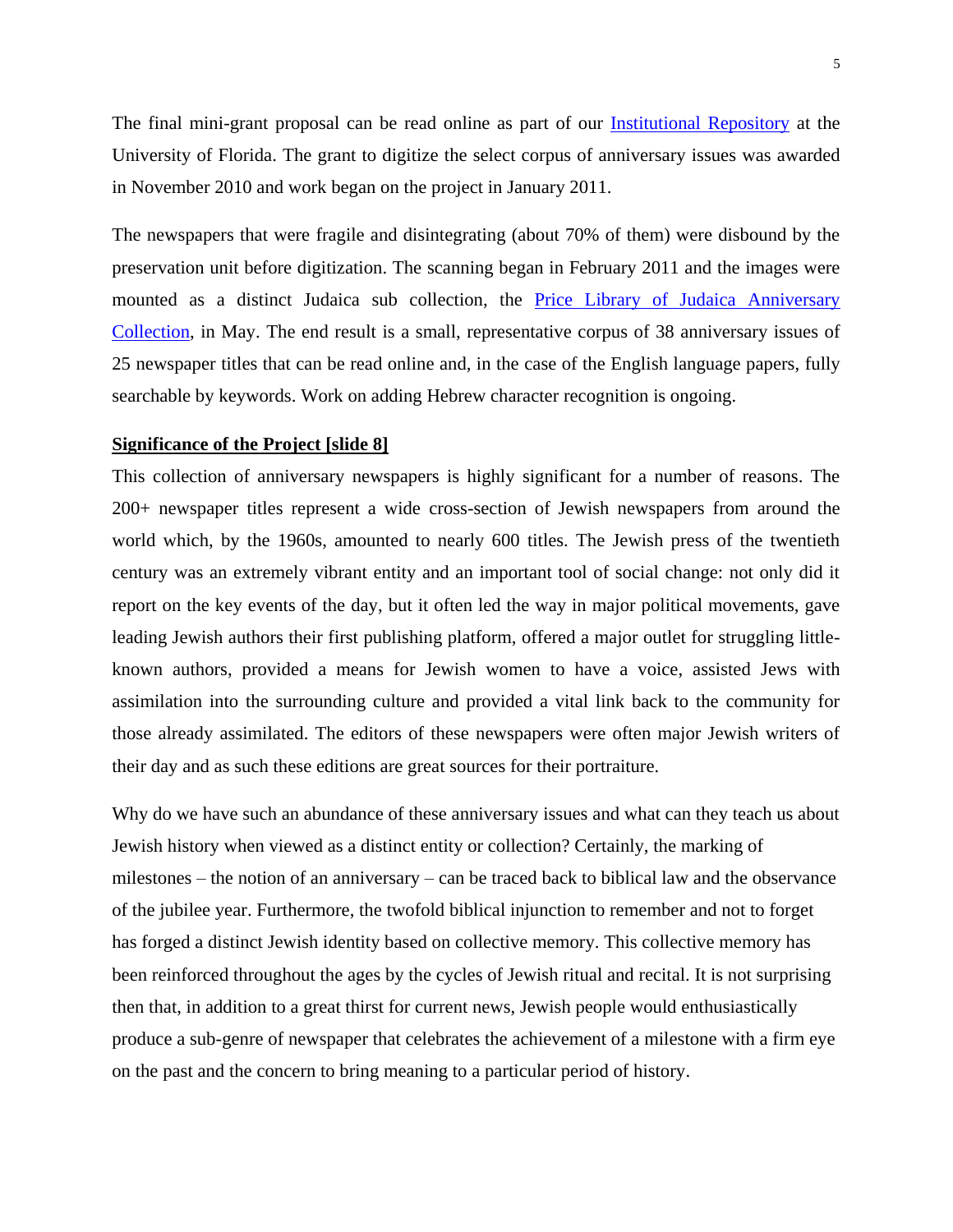It is this aspect of the anniversary editions of Jewish newspapers that make them such interesting and important resources for research. Concentrated in one special issue are articles, editorials, comments and features that shed light on the history of the particular newspaper in question (and sometimes these are the only sources available to provide that history) as well as providing a focused history of a community or movement.

## **Example 1: Indiana Jewish Chronicle [slide 9]**

A good example in our database is an anniversary edition of the weekly English language Jewish newspaper, *[The Indiana Jewish Chronicle](http://ufdc.ufl.edu/AA00000363/00001)*. This special edition includes for its readers 51 pages of a condensed, month by month review of local, state and world Jewish events during its 30 years from 1921 to 1951. The editor notes that "we believe this is the first time in the history of the Press that an extensive record of events transpiring during the past three decades has ever been published by a Jewish weekly". The fascinating range and juxtaposition of historical information can be seen in is this excerpt from June 1922 which reads:

Indianapolis-Mrs. Jennie Barnett became the Publisher and Morris Strauss, the Editor of the Indiana Jewish Chronicle. They succeeded Rabbi Jacob Bienenfeld. Washington, D.C.-President Harding endorses Keren Hayesod Indianapolis-Indianapolis Jewry mourns the death of Mrs. Meyer Efroymson Mr. Wolf Davis elected President of Talmud Torah. Indianapolis-Mrs. A. W. Khan, prominent Jewess, dies suddenly. Norman Hapgood decries Ford's anti-semitism. Little Rock, Ark.-U.S. government donates plot to L. N. Levi Hospital. London-Israel Zangwill says Mexican offer to settle Jewish immigrants should be accepted

### **Example 2: Der Argentiner Magazin [slide 10]**

A similar but less meticulously detailed historical account is found in the  $25<sup>th</sup>$  anniversary of the monthly periodical *[Der Argentiner Magazin](http://ufdc.ufl.edu/AA00000361/00001)* which – as you can see here – contains a six-page summary of the years during its publication in Buenos Aires from 1935 to 1960. We also have the  $10<sup>th</sup>$  anniversary issue digitized which shows the evolution of this title from a Yiddish only bi-weekly to a monthly edition with additional pages in Spanish. Both anniversary editions are thick volumes: the  $10^{th}$  edition contains 290 pages and the  $25^{th}$  edition 420 pages; the  $10^{th}$ anniversary edition also offers over 80 pages of photographs of members of the Argentinian Jewish community and more than 30 pages of personal messages and local advertising.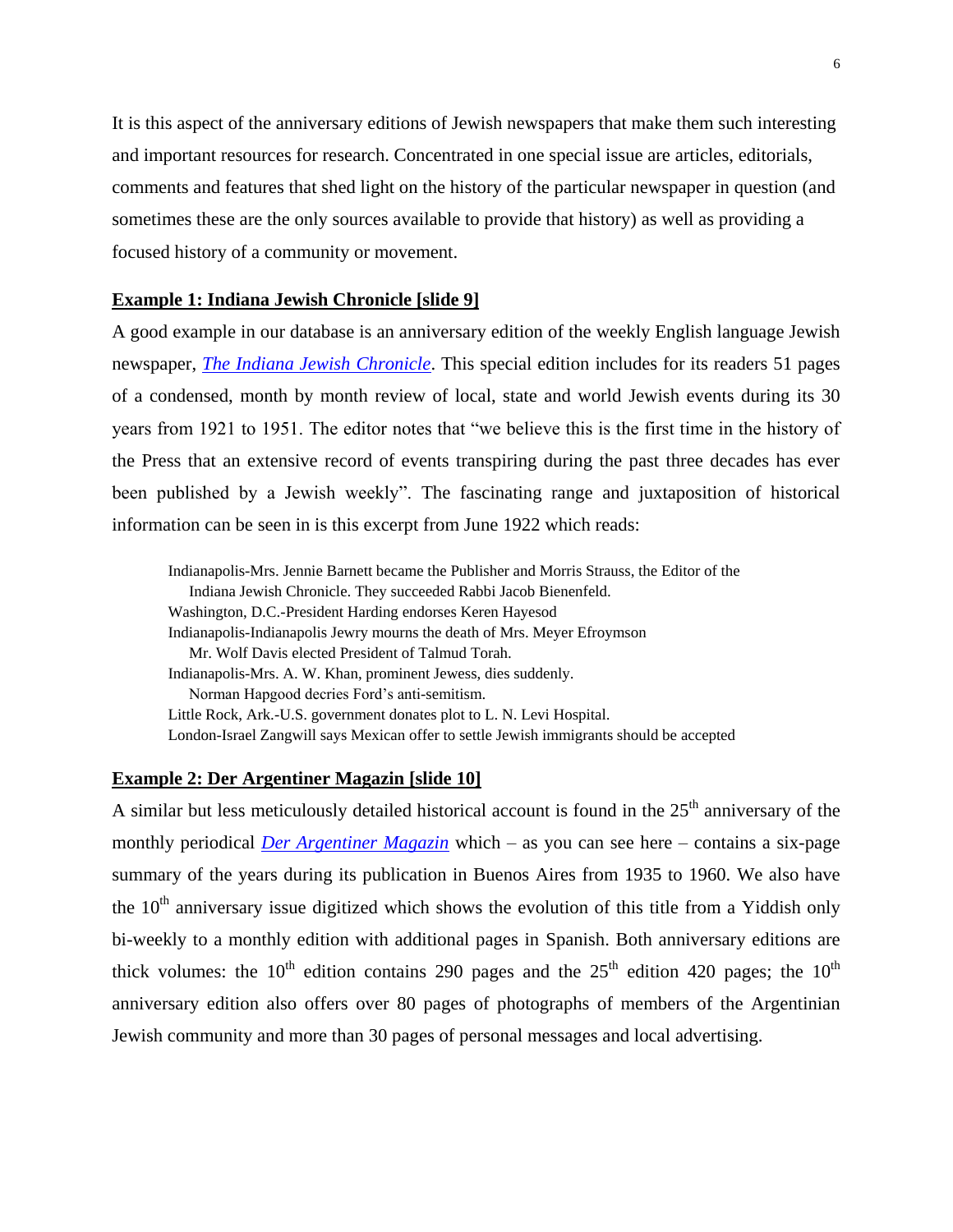## **Example 3: Zionist Record [slide 11]**

In the case of the South African *Zionist Record*, we have digitized two very interesting issues in terms of historical content. The first celebrates the 40<sup>th</sup> anniversary of the *[Zionist Record](http://ufdc.ufl.edu/AA00000372/00001)* and the 50<sup>th</sup> anniversary of the South African Zionist Federation late in 1948, and the second issue marks the 50<sup>th</sup> anniversary of the *[Zionist Record](http://ufdc.ufl.edu/AA00000372/00002)* which occurs ten years into the establishment of the State of Israel. On the front cover, you can see an interesting historical photograph of David Wolffsohn, Theodore Herzl's successor, during a visit to South Africa in 1906. In addition to a wealth of articles dealing with the Zionist movement and with the history of South African Jewry in the  $50<sup>th</sup>$  edition, there is also an article devoted to listing and describing the "Jewish" Periodicals in South Africa" (pp. 97-98).

## **Example 4: Centraal Blad Voor Israelieten in Nederland [slides 12-13]**

Articles in the 40<sup>th</sup> anniversary edition of the weekly Dutch Jewish newspaper *Centraal Blad [voor Israelieten in Nederland](http://ufdc.ufl.edu/AA00000172/00001)* concentrate upon this newspaper's history and even, as you can see here, reproduce an image of the first issue from 1885 then entitled the 'Israelietisch Vliegend Blad Voor Nederland'. This 40<sup>th</sup> edition is beautifully produced on good quality, durable paper and is particularly notable for its striking art deco graphics.

## **Example 5: Der Veg [slide 14]**

Another facet of most anniversary issues that can aid historical and genealogical research are the advertisements and announcements placed in the newspapers by local Jewish and non-Jewish businesses. Many of these are published together with congratulatory messages. An example that I have to show you here is from the  $10<sup>th</sup>$  anniversary issue of the erratically produced Mexican Jewish newspaper, *[Der Veg](http://ufdc.ufl.edu/AA00000172/00001)*. The advertisements show a range of Jewish Mexican businesses in 1940 – from clothier to clockmaker to hotelier – published in Spanish together with their personal messages in Yiddish.

## **Example 6: Vokhenblat [slide 15]**

Prominent and active members of the Jewish community are also featured in anniversary editions, usually extending congratulations, often accompanied by a photograph. A good example is provided by the  $40<sup>th</sup>$  anniversary edition of the weekly Jewish Canadian communist newspaper, *[Vokhenblat](http://ufdc.ufl.edu/AA00000174/00001)*. In the example that I've selected here, you can see photographs of the various members of the Canadian communist party together with their messages of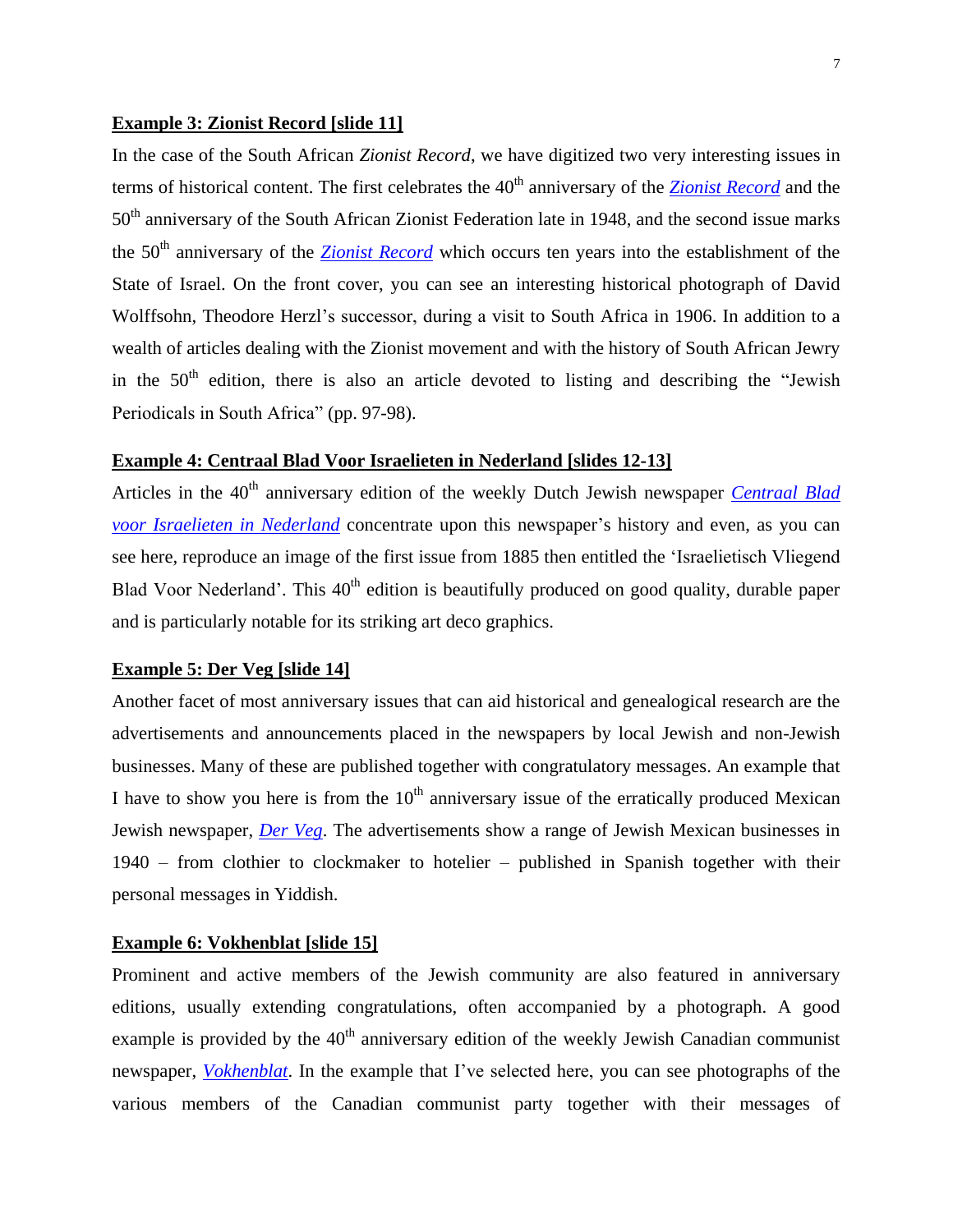congratulation and occasional comments upon the historical achievement. Such material will enable researchers to develop further a detailed reconstruction of that movement's history.

The anniversary issue of the *Vokhenblat* itself provides articles concerning the history of the Jewish communist movement, in addition to articles dealing with the history of this newspaper. Primary material such as this can only enhance current research into the history of Canadian Jewry.

## **Example 7: Dos Naye Lebn [slide 16]**

In certain cases, the anniversary edition of a newspaper sheds new light on the history of a publication that has perished and about which little is known. The example that I've selected here is the Yiddish newspaper *[Dos Naye Lebn](http://ufdc.ufl.edu/AA00000173/00001)*. It is known that it was founded in 1919 and produced daily thanks to the incredible efforts of its prodigious editor and contributor Pesach Kaplan. In fact, *Dos Naye Lebn* was the most popular and widely circulated paper in interwar Bialystok but, due to financial difficulties, probably sometime after our  $10<sup>th</sup>$  anniversary edition was produced, a cooperative was created to keep production going and the paper was renamed *Unzer Lebn* in 1931. The newspaper and its editor perished in the Bialystok ghetto during the Second World War. Our  $10<sup>th</sup>$  anniversary edition, the 3000<sup>th</sup> issue (!), offers us a unique insight into the early history of this Yiddish newspaper, particularly the in-depth editorial written by Kaplan, which you can see here.

#### **Example 8: Yidishe Bilder [slide 17]**

Some of the anniversary issues celebrate events, like the short-run *[Yidishe Bilder](http://ufdc.ufl.edu/AA00000375/00001)* – a unique pictorial Jewish magazine. This unfortunate weekly only had a life of two years between 1937 and 1939 due to the expense of its production, but during that time it managed to produce an anniversary issue to celebrate 20 years from the death of Mendele Mocher Sforim. As you can tell from the historic photographs in the slide, this special edition also celebrates the  $20<sup>th</sup>$ anniversary of the British Mandate in Palestine!

## **Concluding remarks [slide 18]**

You can see from just the few issues that I've highlighted that there is a great deal to discover in the anniversary newspapers and that they are rich in history. Indeed, I struggled greatly to narrow down the selection of highlights! But this small digital collection is just the tip of the iceberg. We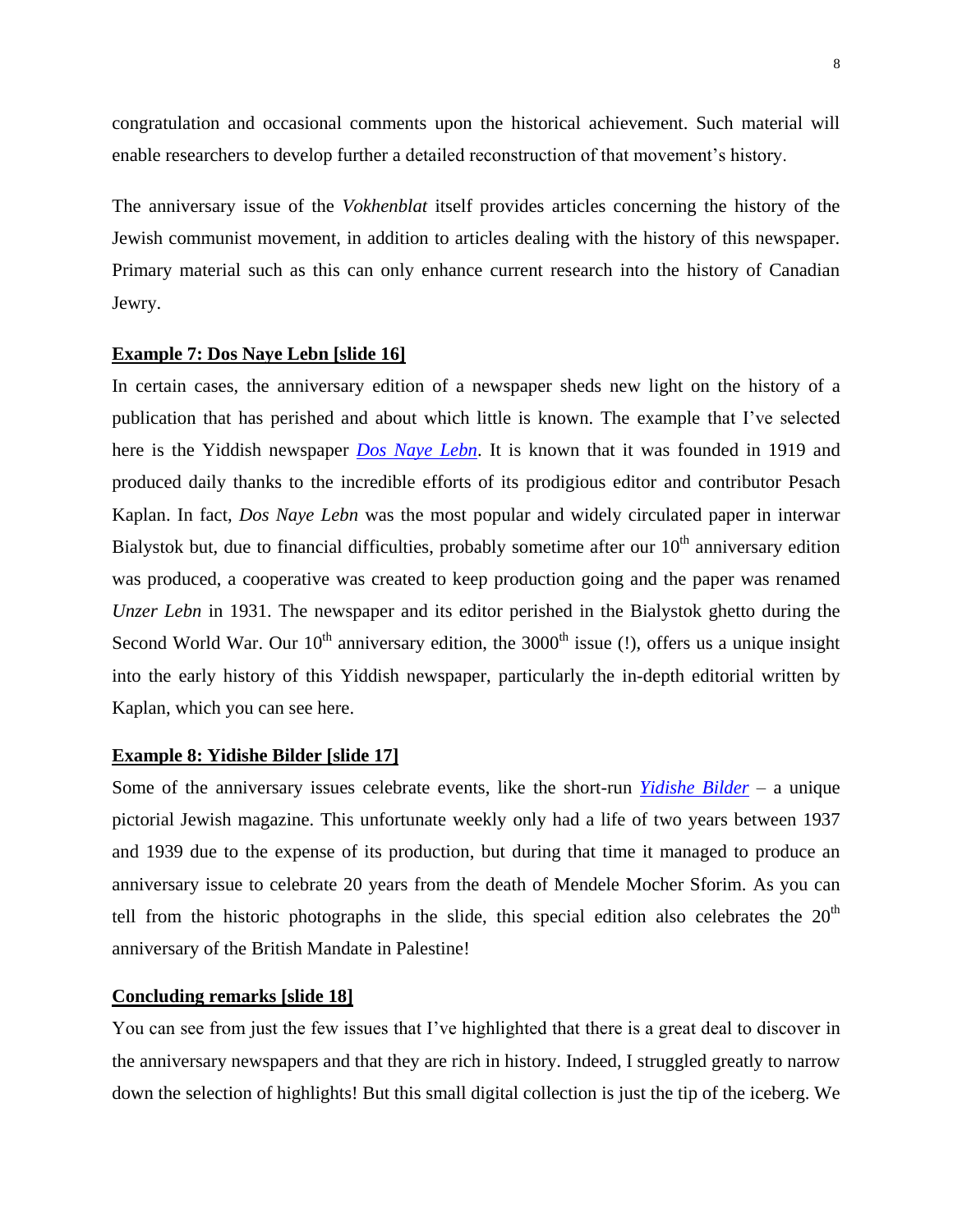have in storage another 160+ of these newspapers and we are very keen to add them to the database. Funding, as ever, is a major issue, but it is hoped that a concerted effort to raise publicity for these newspapers will attract an interested donor. To this end, we will be starting with a poster session at the ALA, then linking our website to other websites, sending out publicity materials and press releases.

Of course, the ultimate dream would be to collaborate with other institutions holding similar materials – how about a national effort to emulate the German 'compact memory' but extended to include world Jewish periodicals? And on that ambitious note …

For more information, please contact:

Rebecca Jefferson Head, Isser and Rae Price Library of Judaica Library West University of Florida 352-273-2650 Email: [rjefferson@ufl.edu](mailto:rjefferson@ufl.edu) Website:<http://www.uflib.ufl.edu/judaica/> Digital Collections:<http://ufdc.ufl.edu/judaica> Anniversary Collection:<http://ufdc.ufl.edu/ianniversary>

#### **Bibliography**

#### **Primary works:**

- 1. *Centraal-Blad Voor Israelieten in Nederland*, 40th anniversary issue, 1885-1925, Utgave van de Firma van Creveld & Co, Amsterdam, 1925, 98p.
- 2. *Der Argentiner Magazin* (ed. V. Tshernoyetski), 10<sup>th</sup> anniversary issue, Buenos Aires, 1946, 290 p.
- 3. *Der Argentiner Magazin* (ed. V. Tshernoyetski), 25th anniversary issue, Buenos Aires, 1961, 420 p.
- 4. *Der Veg* (El Camino), 10<sup>th</sup> anniversary issue, 1930-1940, Mexico, 1940, 282p.
- 5. *Dos Naye Lebn*, 10<sup>th</sup> anniversary, 1919-1929, April 24, 1929, Bialystok, 1929, 76p.
- 6. *Idishe Bilder*, anniversary issue, 20 years from the death of Mendele Mocher Sforim, 1835-1917, no. 29, Riga, 1937, 24p.
- 7. *Indiana Jewish Chronicle* (ed. M. Strauss), Passover edition commemorating the 30<sup>th</sup> anniversary, 1921-1951, Vol. 30, no.1, Indianapolis, 1951, 114 p.
- 8. *Komets-alim le-Zekher Leah Stupniker*, Tel Aviv, 1924/25.
- 9. Report on the Mishkin Collection, Charles Berlin, 26 September 1973 (University of Florida archives).
- 10. *Vokhnblat: Canadian Jewish Weekly*, 40th anniversary issue, 1926-1966, Ontario, 1966, 24p.